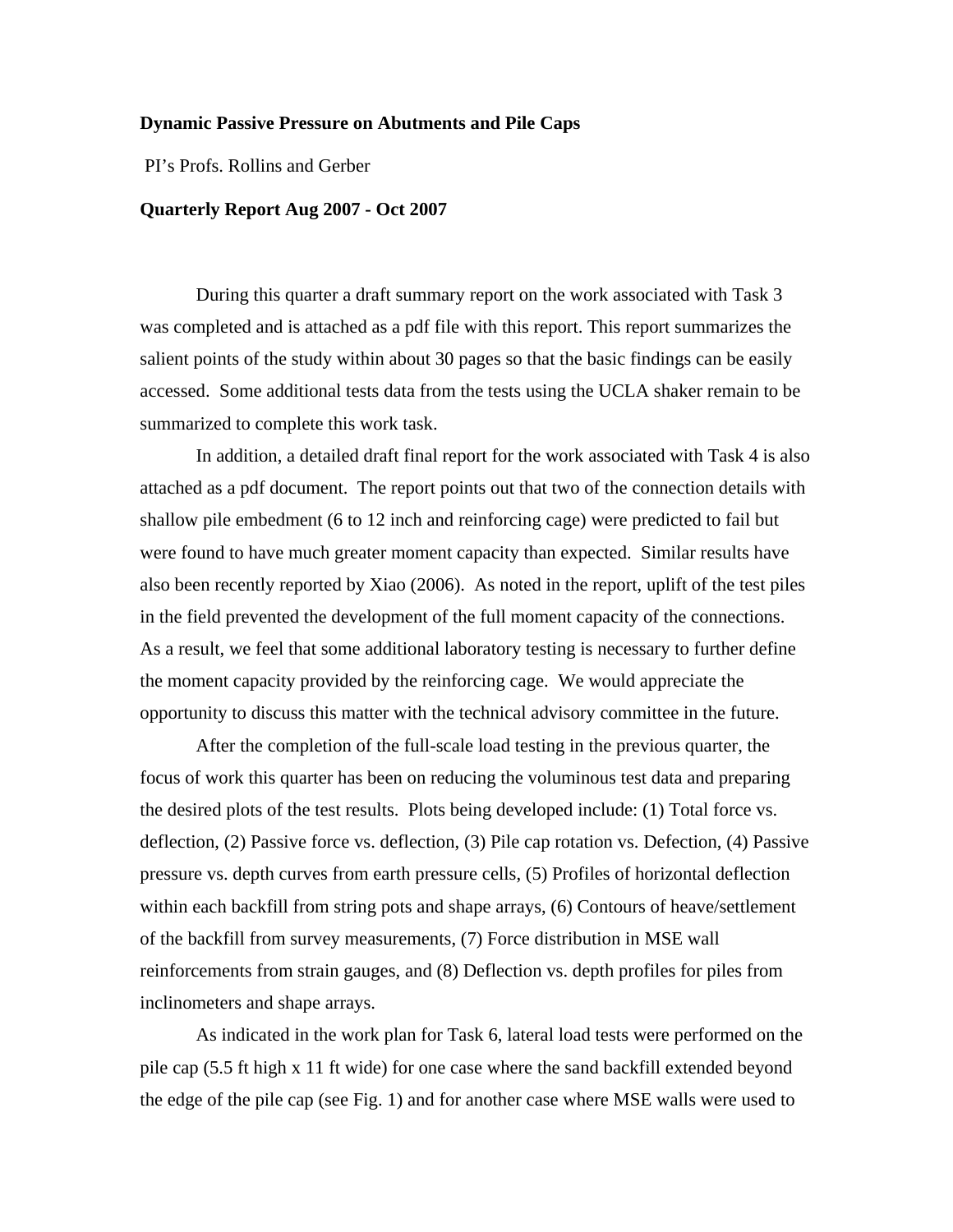support the backfill on either (see Fig. 2). Analyses suggest that the "effective width" of the pile cap with sand beyond the edge would be increased to about 19.5 ft due to shear zones extending outward from the edge of the cap. Plots of the passive force vs. deflection curves for these two tests are provided in Fig. 3. The ultimate passive force with the MSE wall is about 75% of the ultimate passive force for the pile cap without the MSE wall. Based only on the "effective widths" of the pile caps (19.5 ft without the MSE wall and 11 ft with the MSE wall), the passive force of the pile cap with the MSE would only have been about 56% of the capacity of the cap without the wall. This preliminary result suggests that the confinement provided by the MSE wall is increasing the passive force provided by the pile cap beyond what would be expected based on the width of the pile cap alone.

 The passive force-deflection curve in Fig. 3 also shows an offset in the curve of about 0.25 inch at a deflection of about 0.25 inch. At this point, significant lateral movement of the MSE walls was observed which likely contributed to this intermediate plateau in the passive force. The lateral movement of the MSE walls led to longitudinal cracking as illustrated in Fig. 4. Additional lateral movement of the MSE wall was observed throughout the test, but the rate of movement was not as severe. Additional analysis will be necessary to determine how these lateral movements are related to load development in the reinforcing grids. Some lateral movement may be necessary to fully mobilize the soil-reinforcing interface friction. Both pile caps developed their ultimate passive resistance with a horizontal deflection of about 3.5% of the pile cap height. This movement is consistent with previous test results (Rollins and Cole, 2006)

Another focus of the backfill testing program was an examination of the effect of a narrow gravel zone adjacent to a pile cap or abutment on the passive force. Fig. 5 provides plots of the total force vs. deflection curves for 3 tests. One curve is for a backfill consisting entirely of loose sand (90% of standard Proctor) while a second curve is for a backfill consisting entirely of dense road base gravel (97% of modified Proctor). The third curve is for a backfill consisting of a 3 ft zone of the dense gravel road base with loose sand behind the gravel. Placement of the 3 ft gravel zone dramatically increased the passive force relative to the loose sand. In addition, the narrow gravel zone provided more than 50% of the passive force provided when the entire backfill consisted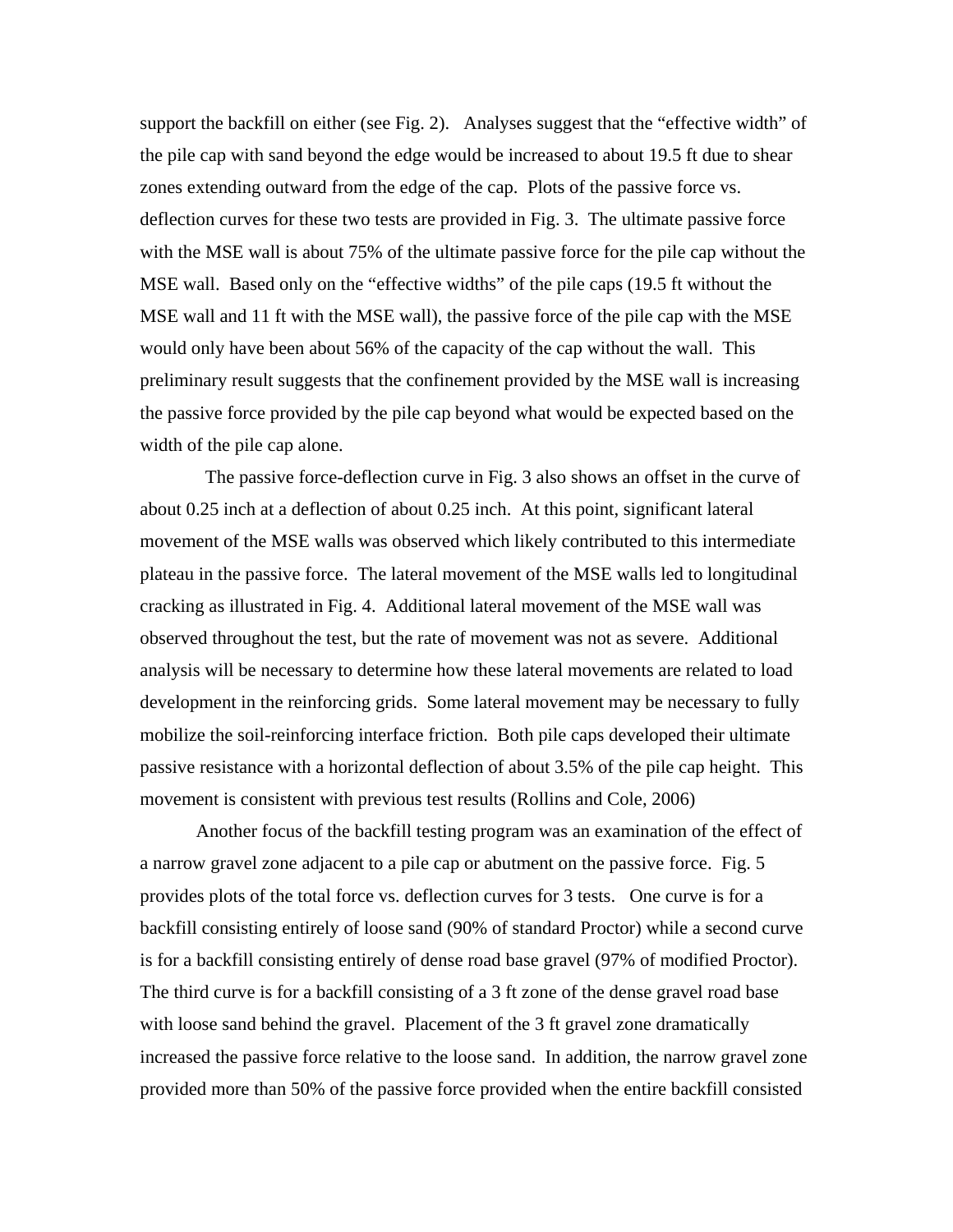of gravel. This result for the 5.5 ft high pile cap confirms the observations from previous testing with a 3.67 ft high pile cap and highlights the cost effectiveness of narrow gravel zones adjacent to pile caps and abutments when additional lateral resistance is desired.

## **Plans for the Next Quarter**

During the next quarter we will continue the process of reducing data, plotting test results and making comparisons of the behavior of the various test geometries. During the previously quarter, work has primarily focused on the static load test results. In the next quarter we will begin processing the dynamic testing data to evaluate dynamic stiffness and damping values.

## **Budget Considerations**

We estimate that approximate \$154,000 will have been spent at the end of the quarter on work associated with Tasks 1-6. The total budget associated with all the project tasks is \$265,395. Therefore, approximately 59% of the budget has been spent for these tasks. We estimate that approximately 66% of the work on the project has now been completed. Therefore, the project appears to be on track from a budget standpoint.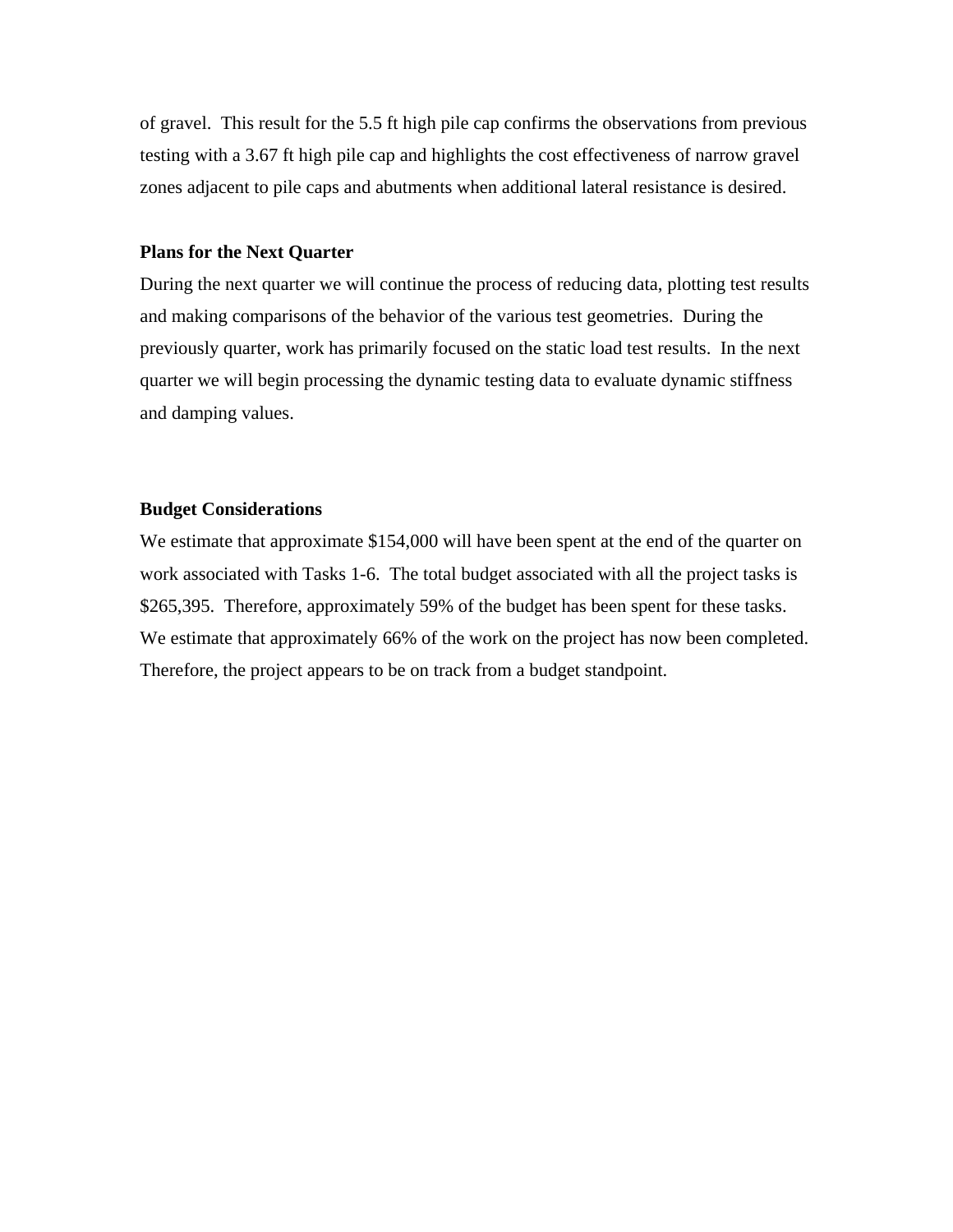

Fig. 1. Dense sand backfill extending about six feet beyond the edge of the pile cap on either side. Orange grid lines are 2 ft x 2 ft. Shear cracks are painted in blue and indicate an effective pile cap width of approximately 19.5 ft.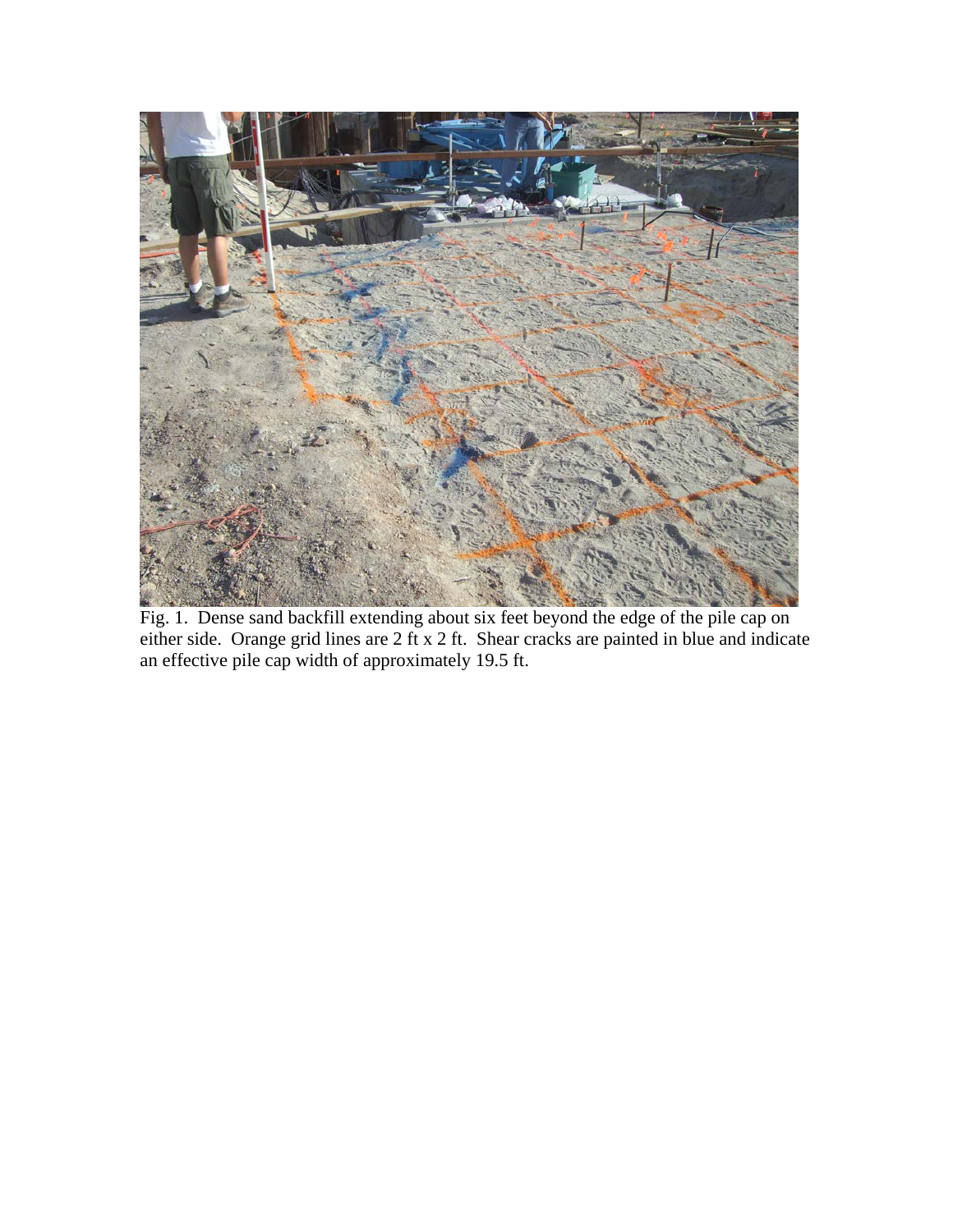

Fig 2. Dense sand backfill compacted between two MSE walls which are flush with the outside edge of the 11 ft wide pile cap and extend 24 feet behind the pile cap.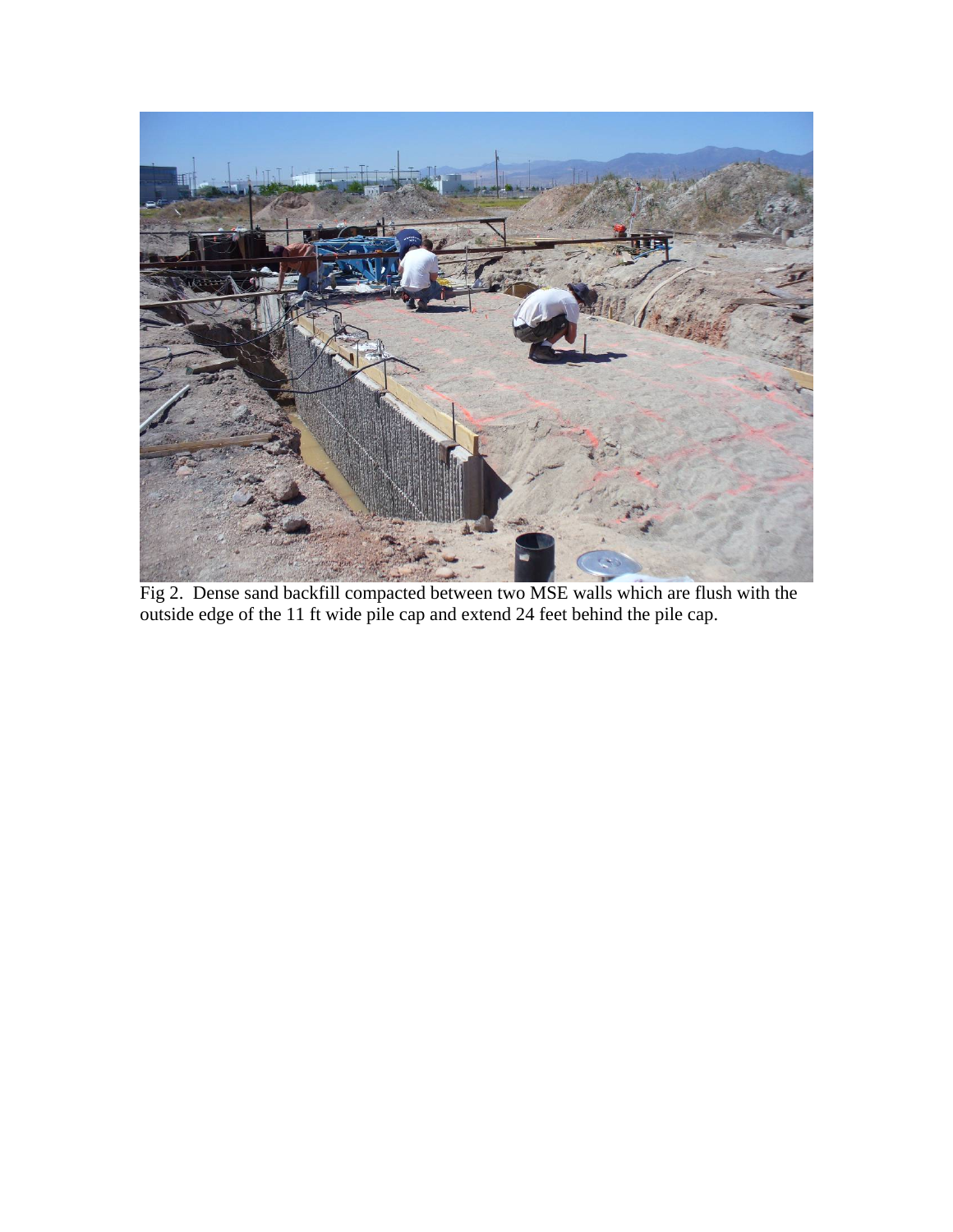

Fig. 3. Passive force vs. deflection curves for dense sand backfills with and without MSE side walls.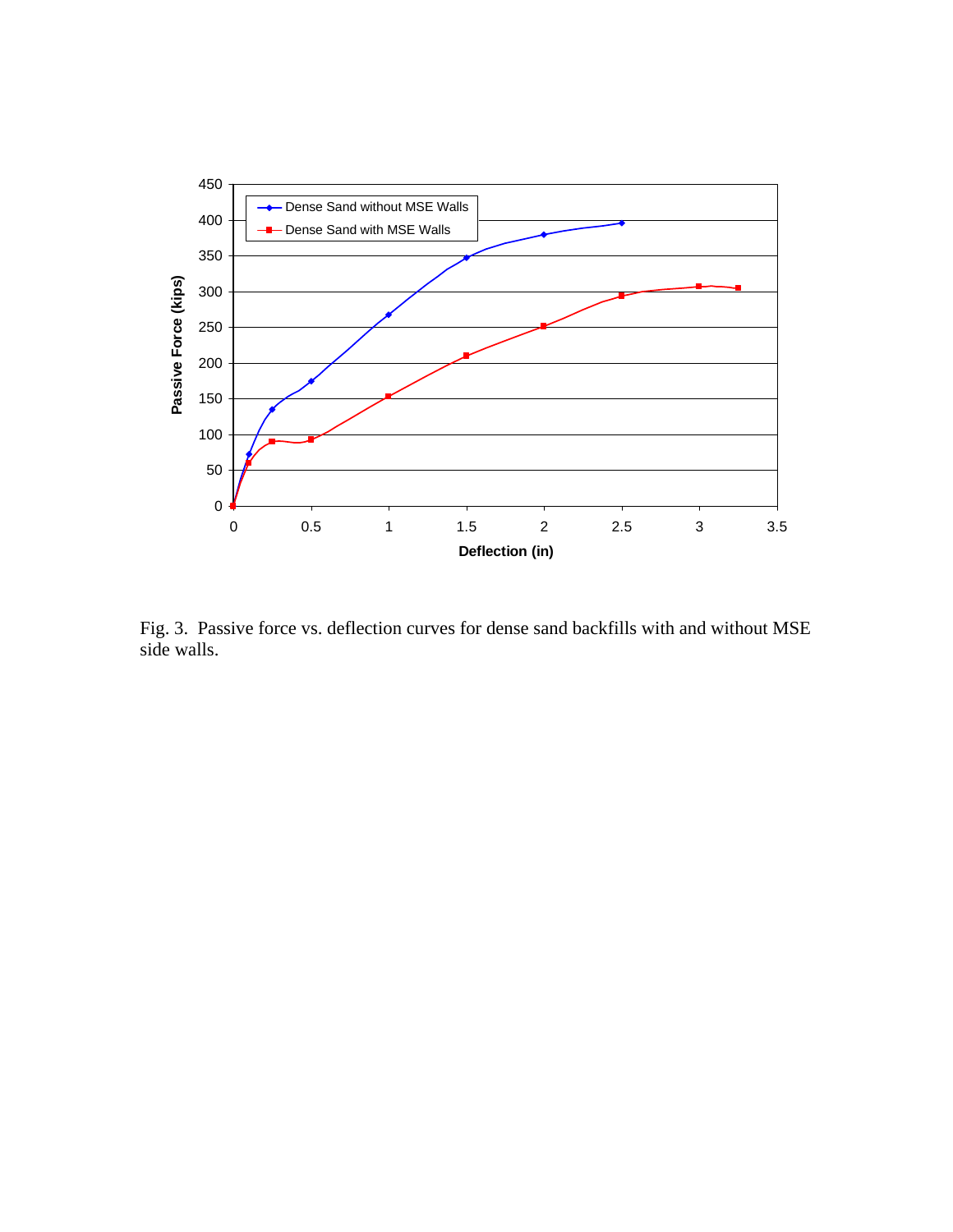

Fig. 4 Longitudinal cracking due to lateral displacement of the MSE wall during passive pressure testing.